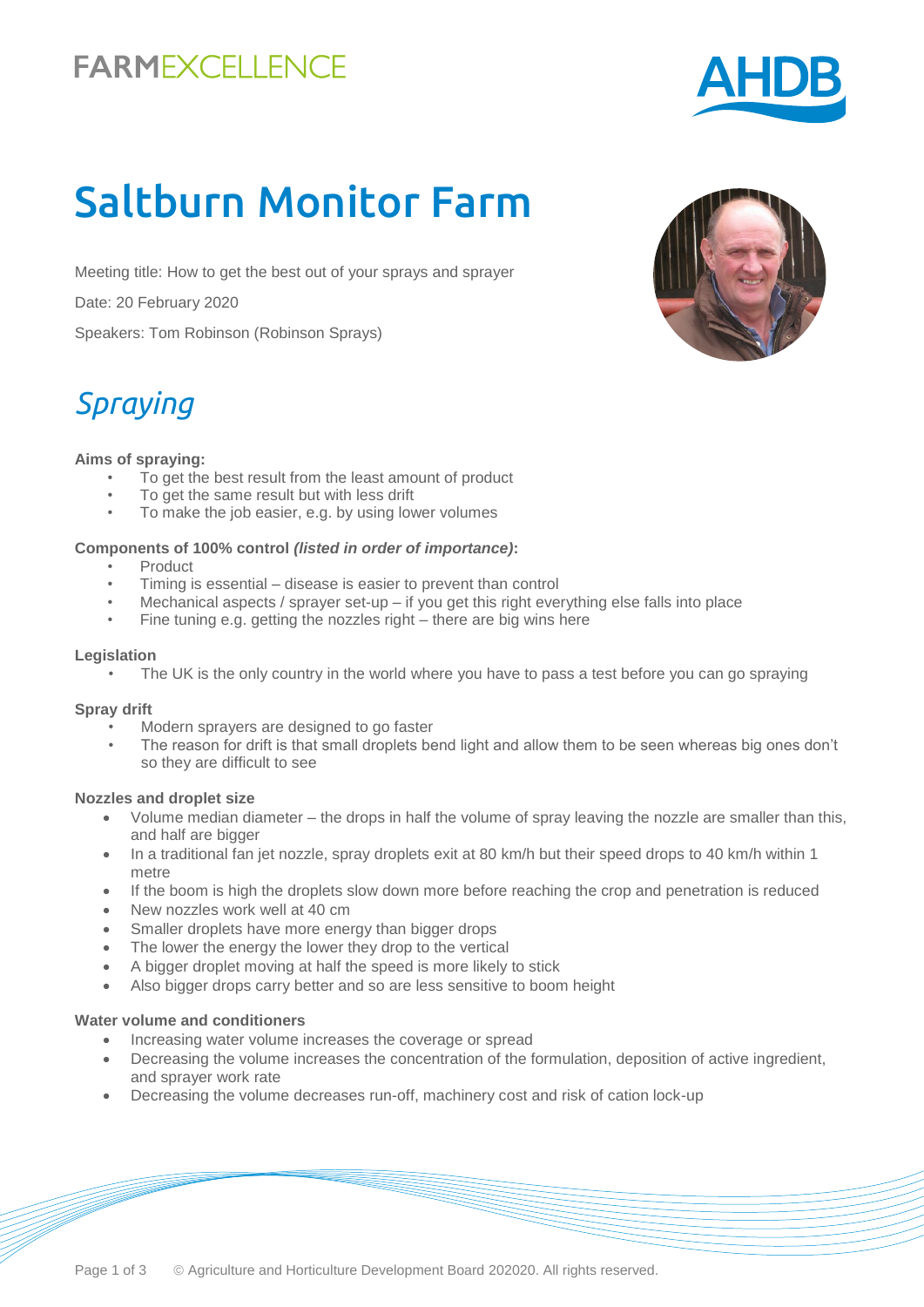## **FARMEXCELLENCE**



### *The sprayer*

#### **Key requirements in a new sprayer**

- Variable rate application
- Auto-fill and auto-clean well worth having
- Automatic boom height
- GPS guidance
- Auto on-off
- Self-steering
- Record keeping (traceability)

#### **GPS**

- Depends how it is set up: rubbish in rubbish out
- The main problem with it is auto on-off is a time thing, not position, so you need to be consistent with your speed
- The beacon can shade the GPS receiver

### Take-home messages

- *Go low (boom height), go slow (forward speed), get covered (greater effectiveness of product)*
- *Select water volumes based on speed and coverage*
- Use the right type of nozzle for the job
- Although reducing water volumes will reduce spray coverage, it has a number of advantages that lead to improved product efficacy as well as reduced run-off

### **Developing good practice**

- Experiments on forward speeds and reduced volumes
- Water volume should be selected based on speed and coverage
- In trials with the Defy 3D nozzle, the optimum speed for applying pre-emergence herbicides was 12–14 km/h
- If you go too fast you can lose boom stability and create turbulence behind the boom this can lead to increased drift and reduce the effectiveness of the spray
- Bigger droplets reduce drift and increase accuracy
- The 90% drift reduction nozzle gave good results with this nozzle you need to use 200 litres/ha

### Further information

- [Code of practice for using Plant Protection Products](http://www.hse.gov.uk/pesticides/topics/using-pesticides/codes-of-practice/code-of-practice-for-using-plant-protection-products.htm)
- [PR554: Optimising pesticide use by improving nozzle selection](https://cereals.ahdb.org.uk/publications/2016/february/04/optimising-pesticide-use-in-arable-agriculture-by-improving-nozzle-selection-based-on-product-efficacy-to-give-optimised-use-and-improved-spray-drift-control.aspx)

### *AHDB resources*

- Understand your business costs with AHDB's benchmarking tool Farmbench at [ahdb.org.uk/farmbench](https://ahdb.org.uk/farmbench)
- Monitoring tools are available at **ahdb.org.uk/tools**
- Sign up to market information and research newsletters at [ahdb.org.uk/keeping-in-touch](https://ahdb.org.uk/keeping-in-touch)
- Find out what's going on at other Monitor Farms and Strategic Farms at [ahdb.org.uk/farm-excellence](https://ahdb.org.uk/farm-excellence)
- All AHDB events can be found at [ahdb.org.uk/events](https://ahdb.org.uk/events)
- For guidance on how Brexit will impact your business, see [ahdb.org.uk/brexit](https://ahdb.org.uk/brexit)